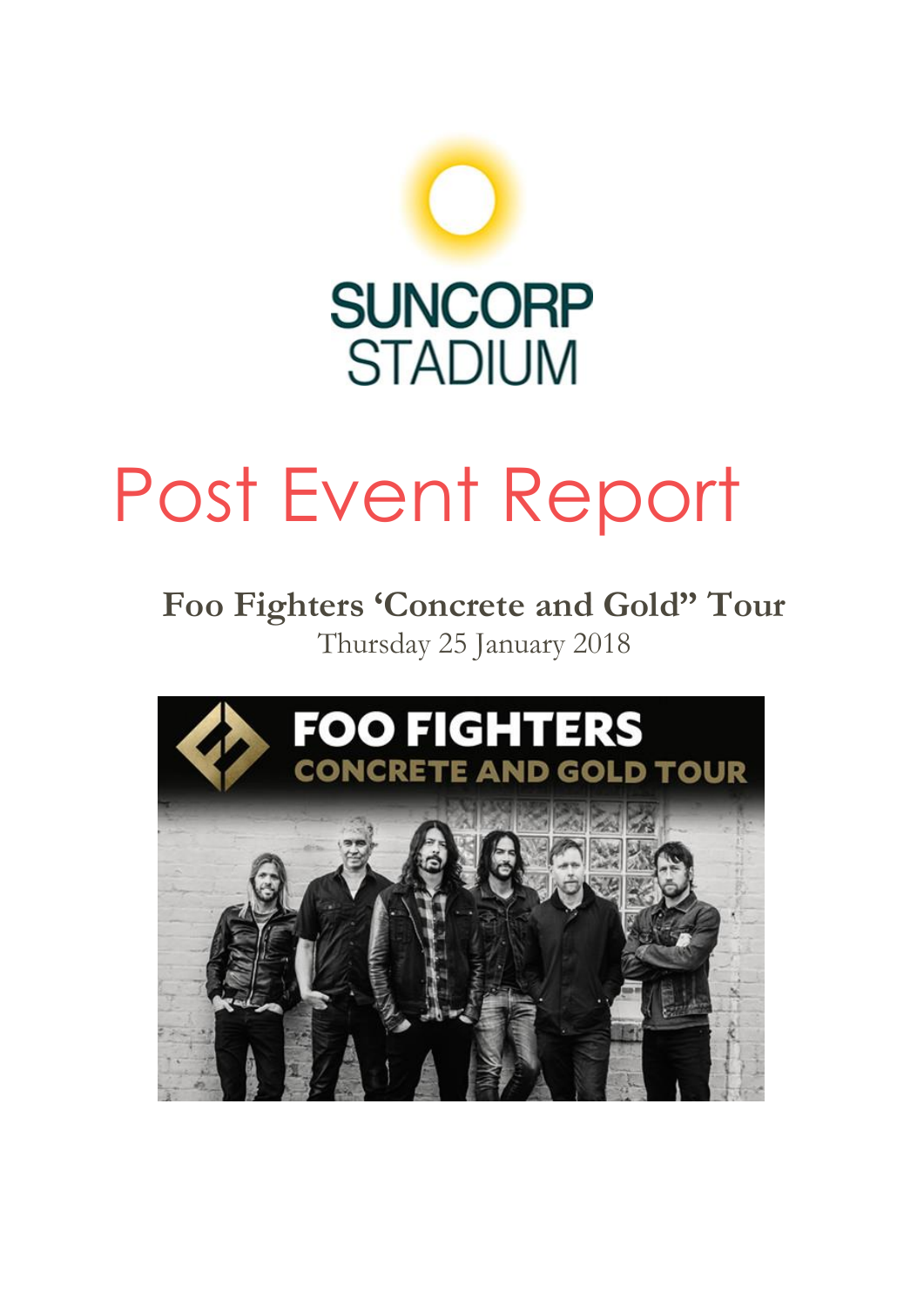## Event Overview

Suncorp Stadium hosted the Foo Fighters "Concrete and Gold" tour concert on Thursday 25 January 2018.

Detailed planning was undertaken to identify and minimise potential adverse impacts on the local community in accordance with the Major Sports Facilities Regulation 2014 for Special Events.

A specific Operational and Transport & Traffic Management Plan was developed for the concert and provided to the Stadium Management Advisory Committee (SMAC), Transport Coordination Group (TCG) and Stadiums Queensland as required in the Regulations.

A dedicated Call Centre was established for the concert period to enable the general public to contact the Stadium on any issues arising either during the bump-in, bump-out periods and during the concert itself. A local community letterbox drop was also conducted to provide residents and local businesses within the Lang Park Traffic Area with relevant information pertaining to the event.

Key deliverables for the Concert were:

| Attendance                 | 39,190                                                                                                                                                                                                                                                                                                                                                                                                                                                                      |
|----------------------------|-----------------------------------------------------------------------------------------------------------------------------------------------------------------------------------------------------------------------------------------------------------------------------------------------------------------------------------------------------------------------------------------------------------------------------------------------------------------------------|
| Complaints/<br>Compliments | There was only one complaint to the Call Centre from a concert<br>patron regarding sound quality within the venue. Post-concert, one<br>complimentary email; 13 complimentary social media posts; one<br>complaint email (from Ticketek on behalf of 16 patrons regarding<br>side view seats); and one social media complaint were received. All<br>complaints were addressed.                                                                                              |
| Media                      | Media coverage leading up to and after the concert was positive.                                                                                                                                                                                                                                                                                                                                                                                                            |
| Social<br>Media/Website    | Positive feedback from patrons about the event was received via<br>social media.                                                                                                                                                                                                                                                                                                                                                                                            |
| Crowd<br>Management        | The crowd overall was extremely compliant and well behaved.                                                                                                                                                                                                                                                                                                                                                                                                                 |
| Security                   | There were 18 evictions in total. Of those, 4 were for liquor<br>offences and 8 for behaviour issues. 100% wanding was conducted<br>at the Stadium for this event. Security staff were employed to<br>conduct the wanding and there were no delays at the gates for<br>patrons entering the venue.                                                                                                                                                                          |
| Noise Monitoring           | The Stadium's noise consultant, Cardno summarized that the<br>internal and external Stadium criteria was complied with. There was<br>one slight exceedance internally at the beginning of the concert.<br>Externally, it was exceeded at one monitoring location which was<br>attributed to loud motorbikes nearby. It was noted a moderate<br>easterly breeze may have influenced noise emissions to sound<br>louder than usual however no noise complaints were received. |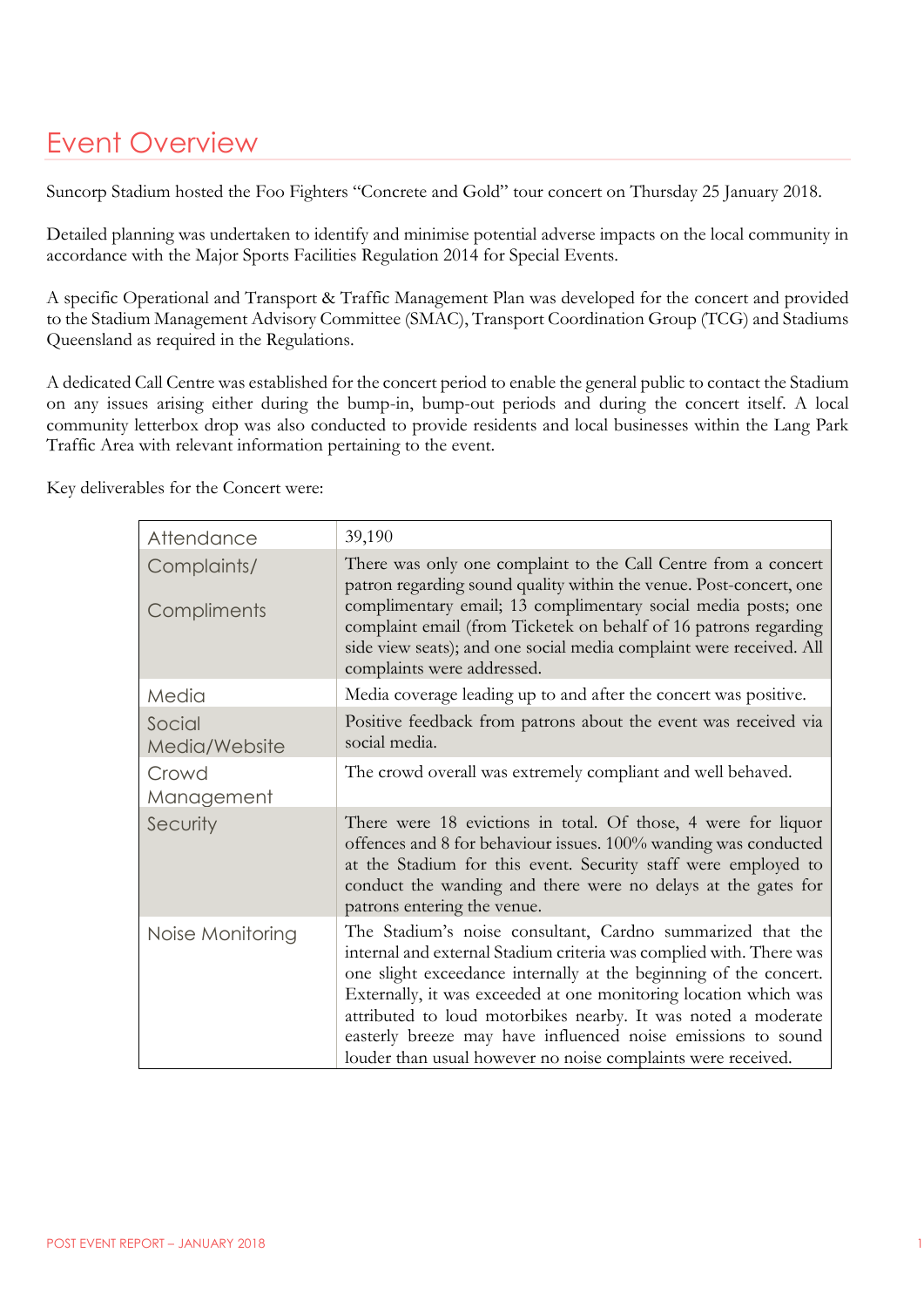## **Operations**

#### **2.1 Attendance and Ticketing**

#### **2.1.1. Concert Program**

The concert concluded within the stadium's curfew of 10:30pm. The concert running times were as follows:

| Public Entry Gates A, B, D & E (scheduled 4:00pm) | $4:20$ pm  |
|---------------------------------------------------|------------|
| Corporate Entry Gates C & F (scheduled 4:00pm)    | $4:20$ pm  |
| Support Act commenced - DZ Deathrays              | $5:10$ pm  |
| Support Act concluded - DZ Deathrays              | $5:30$ pm  |
| Support Act commenced - Weezer                    | $6:00$ pm  |
| Support Act concluded - Weezer                    | $7:00$ pm  |
| Main Act Commenced - Foo Fighters                 | $7:30$ pm  |
| Main Act Concluded - Foo Fighters                 | $10:30$ pm |

#### **2.1.2. Tickets Sold**

Ticketing was conducted by Ticketek as agent for the Stadium. Tickets sold were as follows:

| Field – Standing    | 16,000 |
|---------------------|--------|
| Grandstand seating  | 23,725 |
| Corporate Seating   | 660    |
| <b>ACTUAL SALES</b> | 40.385 |

**NOTE**: There were 1,195 no-shows on the night.

#### **2.2 Local Residents Management**

#### **2.2.1. Call Centre Operations**

The Stadium established a Concert Hotline for local residents and businesses. The Hotline was manned by trained Stadium staff during the following times:

Wednesday 24 January 2018 0700 - 2200 Thursday 25 January 2018 0900 - 2330

To assist with major complaints or issues, Call Centre operators had direct access to the Stadium's main control room and management team to obtain specific advice.

The general Stadium number (07 3331 5000) was also operational during normal business hours as was the Stadium Security number (07 3331 5168) after hours. All calls logged by Call Centre operators were responded to by a return call from Stadium staff immediately.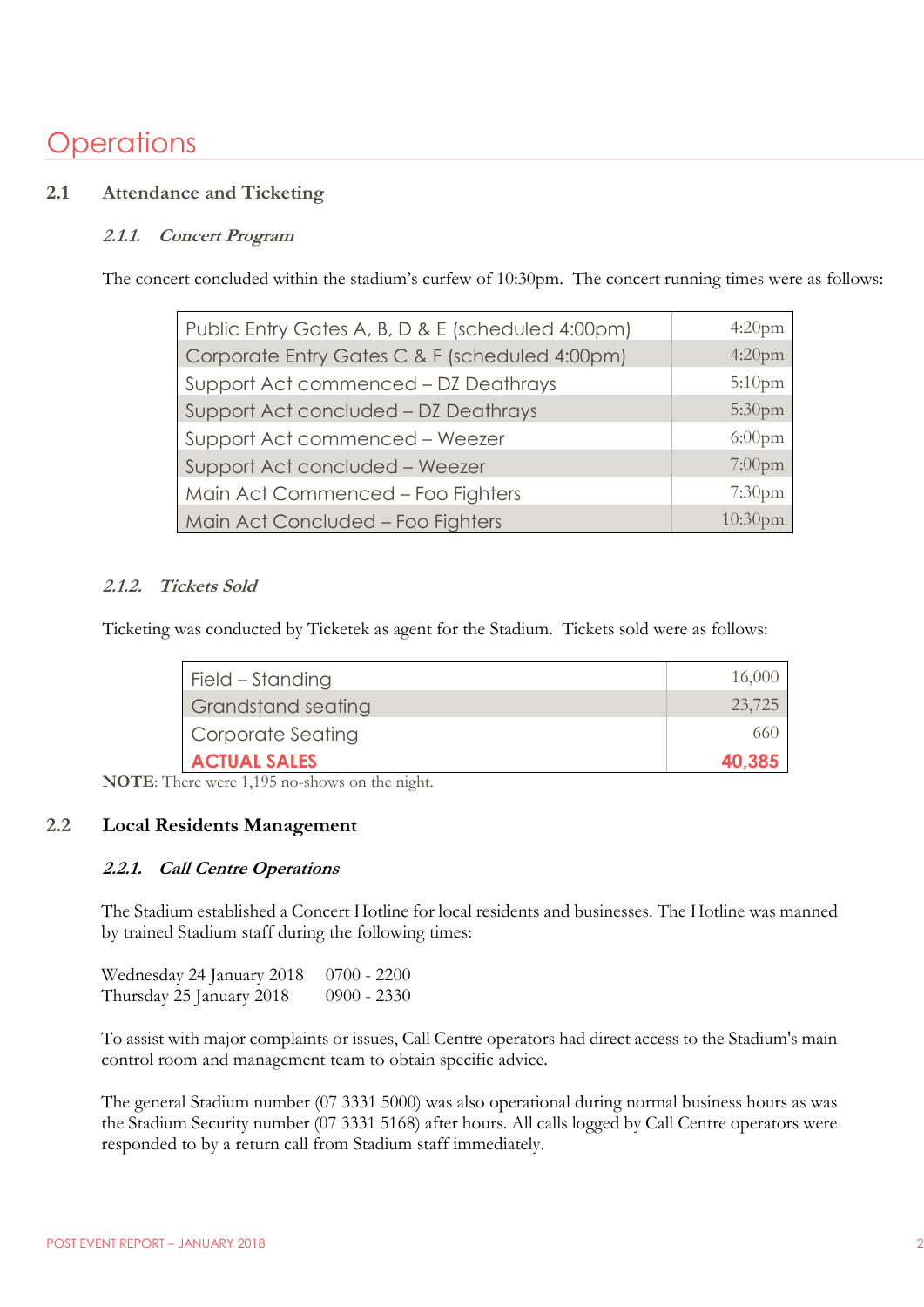#### **2.2.2. Concert Hotline Report**

There were no complaints from local residents or businesses during the concert regarding noise or other issues. The only recorded complaint was from a patron at the venue about sound quality where he was seated.

#### **2.3 Noise Management**

Cardno conducted initial modelling to assist with the noise control measures during planning for the concert.

As part of this process, Cardno monitored noise levels at 15 minute intervals from inside the Stadium at the mixing console which was located approximately 35 metres from the front of house loudspeakers. External noise monitoring was also conducted at the following locations as required by the Major Sports Facilities Regulation 2014:

- 8 / 5 Petrie Terrace, Brisbane
- 15 Plunkett Street, Paddington
- 36 Judge Street, Brisbane
- 26 Princess Street, Brisbane
- 31 Isaac Street, Milton

Cardno measured noise in compliance with the Environmental Protection Agency's Noise Measurement Manual. During the Event (including rehearsals and sound tests), the Stadium ensured that one of its employees or contractors:-

(a) was present at the sound mixing desk for the event and was able to exercise ultimate control on the noise levels from the sound amplification equipment;

(b) could conduct and communicate with all of the acoustic consultants conducting the monitoring of the noise levels from the Event; and

(c) was able to report sound levels to Stadium Management at all times

#### **2.4 Issues Management**

#### **2.4.1. Noise Levels**

Cardno reported that internally, the noise levels complied throughout the concert with the exception of one small exceedance inside the Stadium early in the concert.

Externally, there was only one slight exceedance in the first 15 minutes of the Foo Fighters set and PA levels were immediately adjusted and all subsequent noise levels complied with this criteria. There were also loud motorbikes present nearby during this period which may have increased the level.

Cardno also advised the moderate easterly breeze during the concert may have influenced the noise emissions from the Stadium to sound louder than usual at those locations.

#### **2.4.2. Limousine and Parking**

Limousine parking in Parkview and Mayneview Streets was monitored closely and in line with the usual arrangements for other major Stadium events. Barriers and Security guards were located at either end of Blaxland Street to ensure it was not used for drop-offs and pickups and Queensland Police were present in the street post-event to control noise and patron behavior. Limousine take-up was very low.